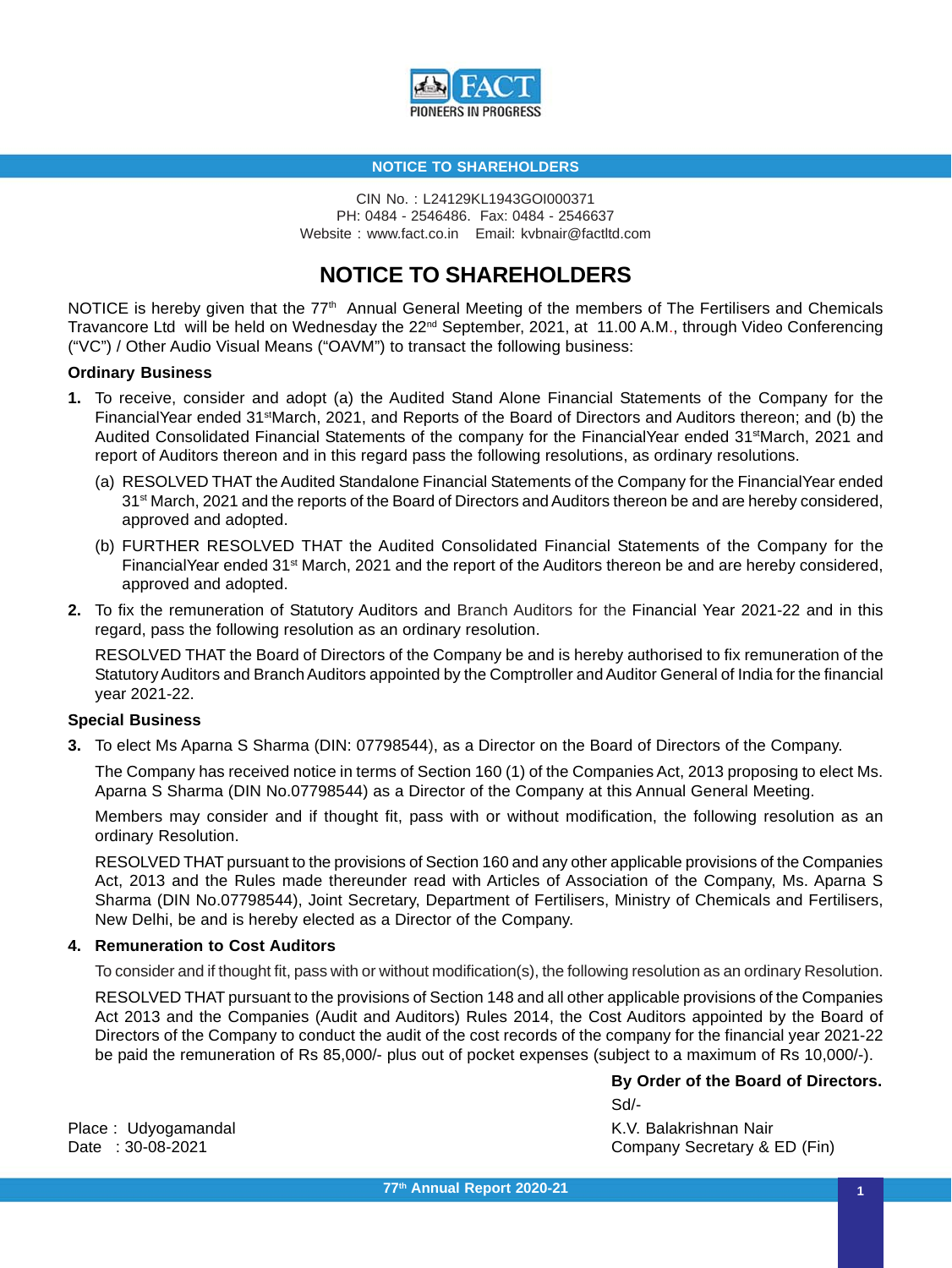

## **Notes:**

- 1. Pursuant to the General Circular nos. 14/2020, 17/2020, 20/2020 & 02/2021 issued by the Ministry of Corporate Affairs ("MCA") and Circular no. SEBI/HO/CFD/CMD1/ CIR/P/2020/79 & SEBI/HO/CFD/CMD2/CIR/P/2021/11 issued by the Securities and Exchange Board of India ("SEBI") (hereinafter collectively referred to as "the Circulars"), companies are allowed to hold AGM through VC/OAVM, without the physical presence of members at a common venue. In compliance with the Circulars, issued by MCA and SEBI the AGM of the Company is being held through VC/OAVM. Members desirous of participating in the meeting through VC/OAVM, may refer to the procedures mentioned below
- 2. Pursuant to the provisions of Section 108 of the Companies Act, 2013 read with Rule 20 of the Companies (Management and Administration) Rules, 2014 (as amended) and Regulation 44 of SEBI (Listing Obligations & Disclosure Requirements) Regulations 2015 (as amended), and above mentioned Circulars the Company is providing facility of remote e-voting to its Members in respect of the business to be transacted at the AGM. For this purpose, the Company has entered into an agreement with Central Depository Services (India) Limited (CDSL) for facilitating voting through electronic means, as the authorized e-Voting agency. The facility of casting votes by a member using remote e-voting as well as the e-voting system on the date of the AGM will be provided by CDSL.
- 3. The Members can join the AGMin the VC/OAVM mode 15 minutes before the time scheduled for commencement of the meeting. Members can also join the meeting within 15 minutes of the commencement of the meeting. The facility of participation at the AGMthrough VC/OAVM will be made available to at least 1000 members on first come first served basis. This will not include large Shareholders (Shareholders holding 2% or more shareholding), Promoters, Institutional Investors, Directors, Key Managerial Personnel, the Chairpersons of the Audit Committee, Nomination and Remuneration Committee and Stakeholders Relationship Committee, Auditors etc. who are allowed to attend the AGMwithout restriction on account of first come first served basis.
- 4. The attendance of the Members attending the AGM through VC/OAVM will be counted for the purpose of ascertaining the quorum under Section 103 of the Companies Act, 2013.
- 5. Pursuant to MCA Circulars, the facility to appoint proxy to attend and cast vote for the members is not available for this AGM. However, in pursuance of Section 112 and Section 113 of the Companies Act, 2013, representatives of the members such as the President of India or the Governor of a State or body corporate can attend the AGM through VC/OAVM and cast their votes through e-voting.
- 6. In line with the Ministry of Corporate Affairs (MCA) Circular No. 17/2020 dated April 13, 2020, the Notice calling the AGM has been uploaded on the website of the Company at www.fact.co.in. The Notice can also be accessed from the websites of the Stock Exchange i.e. National Stock Exchange of India Limited at www.nseindia.com. The AGM Notice is also disseminated on the website of CDSL (agency for providing the Remote e-Voting facility and e-voting system during the AGM) at www.evotingindia.com.
- 7. The relative explanatory statement required under Section 102 of the Companies Act, 2013 is given separately
- 8. Relevant documents referred to in the Notice are open for inspection by the members at the registered office of the Company on all working days during business hours upto the date of the Meeting.
- 9. Members, who have not registered their e-mail IDs so far, are requested to register their e-mail IDs for receiving all communications from the Company electronically
- 10. Institutional / Corporate Shareholders (i.e. other than individuals / HUF, NRI, etc.) are required to send a scanned copy (PDF/JPG Format) of its Board or governing body Resolution/Authorization etc., authorizing its representative to attend the AGM through VC / OAVM on its behalf and to vote through remote e-voting. The said Resolution/ Authorization shall be sent to the Scrutinizer by email through its registered email address to, cfccochin@gmail.com.

As per Regulation 40 of SEBI Listing Regulations, as amended, securities of listed companies can be transferred only in dematerialized form with effect from, April 1, 2019, except in case of request received for transmission or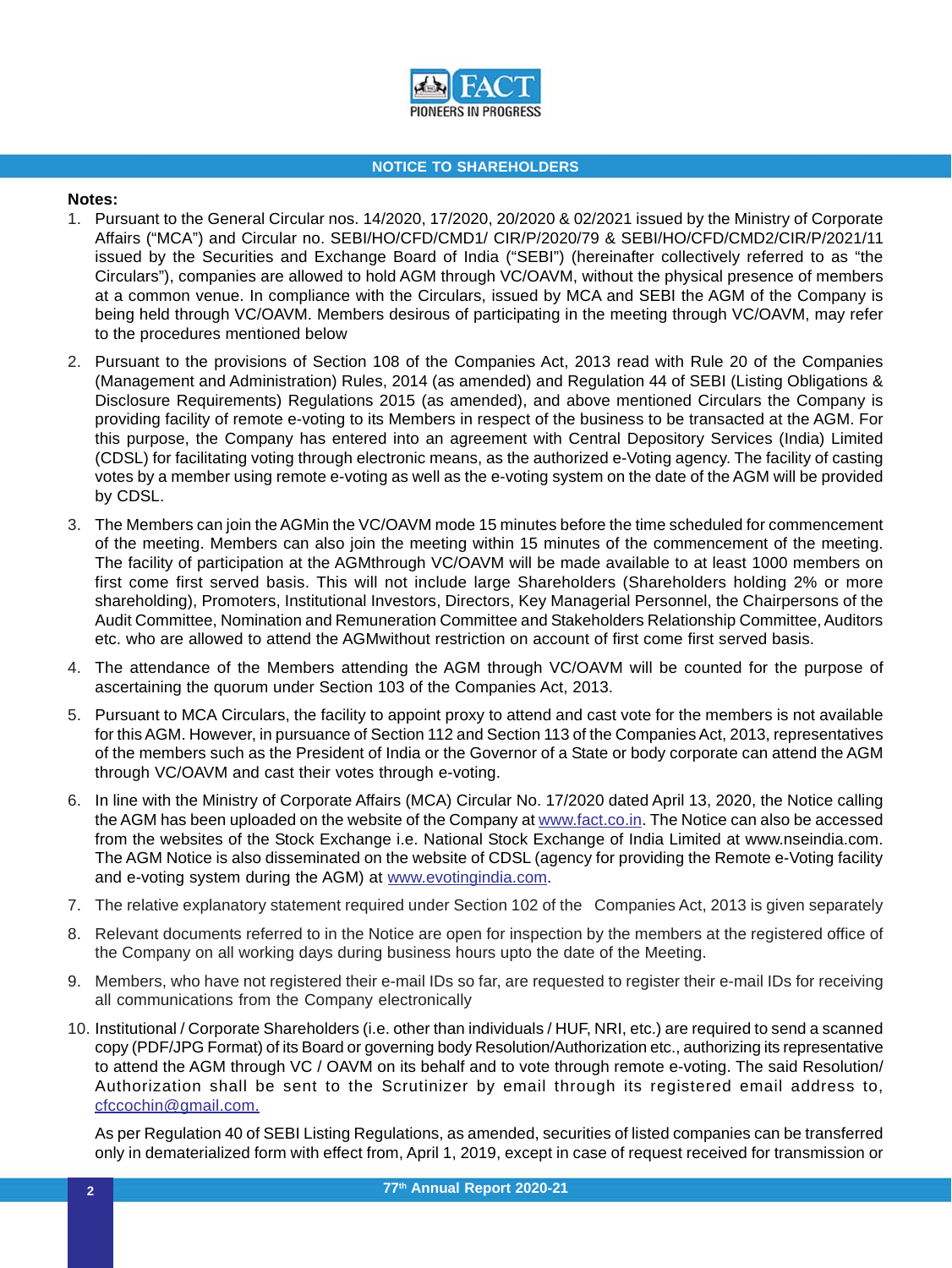

transposition of securities. In view of this and to eliminate all risks associated with physical shares and for ease of portfolio management, members holding shares in physical form are requested to consider converting their holdings to dematerialized form. Members can contact Company's Registrars and Share Transfer Agents, M/s. BgSE Financials Ltd,(RTA) Financials Ltd ("BgSE Financials Ltd,(RTA)"),for assistance in this regard. Address of RTA is as follows

**M/s. BgSE Financials Ltd (RTA),** Registrars and Share Transfer Agents, Stock Exchange Towers, No.51, 1st Cross, J.C.Road, Bangalore – 560 027. Phone : 080 - 41329661 Email : vp-rta@bfsl.co.in/ cs\_rta@bfsl.co.in

- 11. To support the 'Green Initiative', Members who have not yet registered their email addresses are requested to register the same with their DPs in case the shares are held by them in electronic form and with M/s BgSE Financials Ltd (RTA) in case the shares are held by them in physical form.
- 12. Members are requested to intimate changes, if any, pertaining to their name, postal address, email address, telephone/ mobile numbers, Permanent Account Number (PAN), mandates, nominations, power of attorney, bank details such as, name of the bank and branch details, bank account number, MICR code, IFSC code, etc., to their DPs in case the shares are held by them in electronic form and to M/s BgSE Financials Ltd (RTA)in case the shares are held by them in physical form.
- 13. As per the provisions of Section 72 of the Companies Act, 2013, the facility for making nomination is available for the Members in respect of the shares held by them. Members who have not yet registered their nomination are requested to register the same by submitting Form No. SH-13. Members are requested to submit the said details to their DP in case the shares are held by them in electronic form and to M/s BgSE Financials Ltd (RTA) in case the shares are held in physical form.
- 14. Members holding shares in physical form, in identical order of names, in more than one folio are requested to send to M/s BgSE Financials Ltd(RTA), the details of such folios together with the share certificates for consolidating their holdings in one folio. A consolidated share certificate will be issued to such Members after making requisite changes.
- 15. In case of joint holders, the Member whose name appears as the first holder in the order of names as per the Register of Members of the Company will be entitled to vote at the AGM.
- 16. Members seeking any information with regard to the accounts or any matter to be placed at the AGM, are requested to write to the Company on or before 16<sup>th</sup> September, 2021 through email on kybnair@factltd.com. The same will be replied by the Company suitably.
- 17. In compliance with the aforesaid MCA Circulars and SEBI Circulars dated May 12, 2020 and January 15, 2021 Notice of the AGM along with the Annual Report 2020-21 is being sent only through electronic mode to those Members whose email addresses are registered with the Company/ Depositories. Members may note that the Notice and Annual Report 2020-21 will also be available on the Company's website www.fact.co.in, website of the National Stock Exchange of India Limited at www.nseindia.com, and on the website of CDSL https:// www.evotingindia.com,
- 18. Members attending the AGM through VC / OAVM shall be counted for the purpose of reckoning the quorum under Section 103 of the Act.
- 19. Since the AGM will be held through VC / OAVM, the Route Map is not annexed in this Notice.
- 20. Instructions for e-voting and joining the AGM are as follows: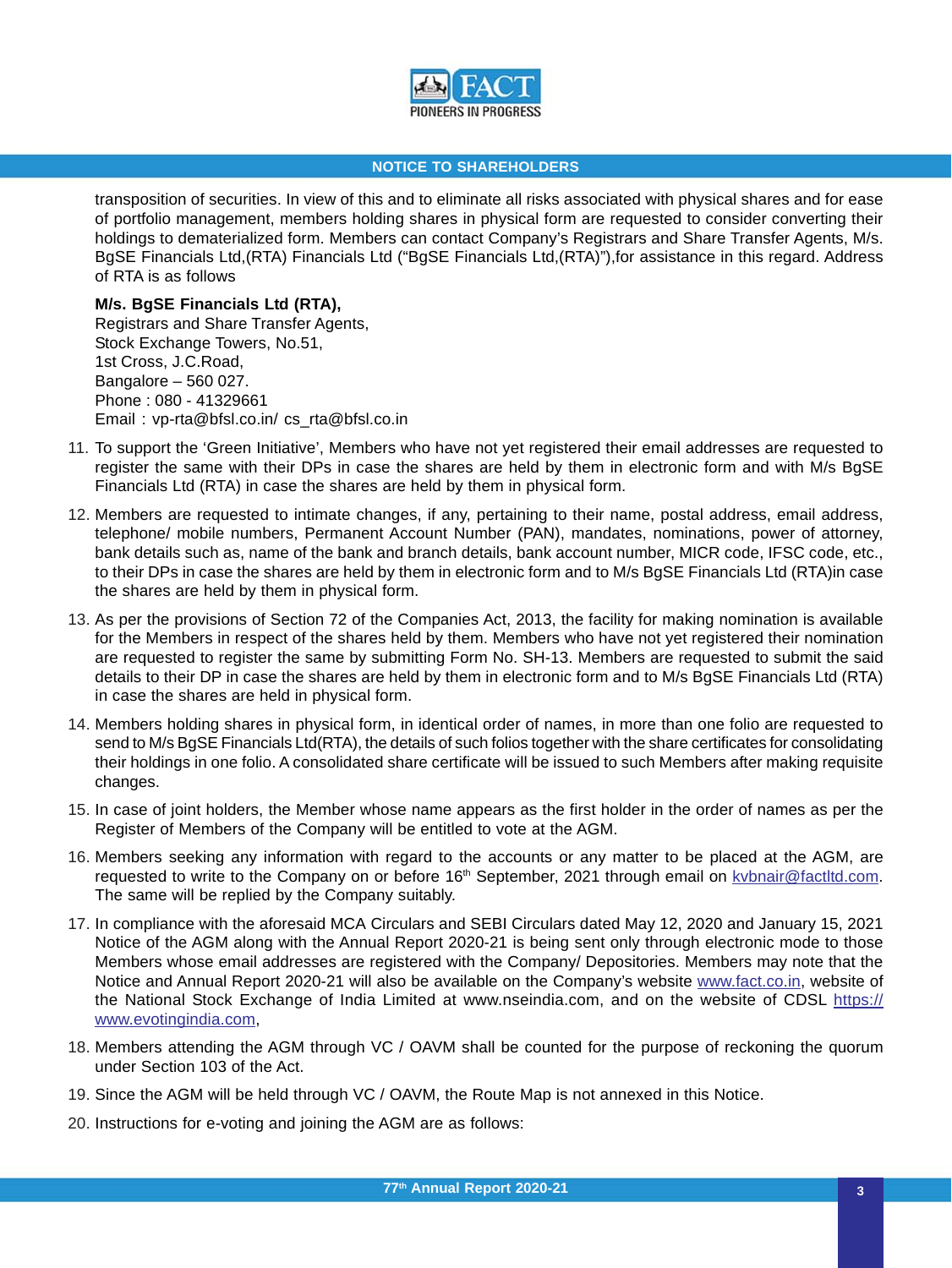

## **THE INSTRUCTIONS FOR SHAREHOLDRES FOR REMOTE E-VOTING:**

- (i) The voting period begins on 19-09-2021 at 09.00 AM and ends on 21-09-2021 at 05.00 PM. During this period shareholders' of the Company, holding Shares either in physical form or in dematerialized form, as on the cutoff date (record date) of 15-09-2021 may cast their vote electronically. The e-voting module shall be disabled by CDSL for voting thereafter.
- (ii) The Board of Directors of the Company has appointed Shri M.C. Sajumon, Practising Company Secretary, Littonia Cottage, M.A. Balakrishnan Road, Kochi-682018, as Scrutiniser to scrutinise the remote e-voting in a fair and transparent manner and they have communicated their willingness to be appointed and will be available for the said purpose.
- (iii) Shareholders who have already voted prior to the meeting date would not be entitled to vote at the time of meeting.
- (iv) Pursuant to SEBI Circular No. **SEBI/HO/CFD/CMD/CIR/P/2020/242 dated 09.12.2020,** under Regulation 44 of Securities and Exchange Board of India (Listing Obligations and Disclosure Requirements) Regulations, 2015, listed entities are required to provide remote e-voting facility to its shareholders, in respect of all shareholders' resolutions. Currently, there are multiple e-voting service providers (ESPs) providing e-voting facility to listed entities in India. This necessitates registration on various ESPs and maintenance of multiple user IDs and passwords by the shareholders.

In order to increase the efficiency of the voting process, pursuant to a public consultation, it has been decided to enable e-voting to **all the demat account holders**, **by way of a single login credential, through their demat accounts/ websites of Depositories/ Depository Participants**. Demat account holders would be able to cast their vote without having to register again with the ESPs, thereby, not only facilitating seamless authentication but also enhancing ease and convenience of participating in e-voting process.

(v) In terms of **SEBI Circular No. SEBI/HO/CFD/CMD/CIR/P/2020/242 dated December 9, 2020** on e-Voting facility provided by Listed Companies, Individual shareholders holding securities in demat mode are allowed to vote through their demat account maintained with Depositories and Depository Participants. Shareholders are advised to update their mobile number and email Id in their demat accounts in order to access e-Voting facility.

Pursuant to abovesaid SEBI Circular**,** Login method for e-Voting and joining virtual meetings **for Individual shareholders holding securities in Demat mode** is given below:

| <b>Type of shareholders</b>                                                | <b>Login Method</b>                                                                                                                                                                                                                                                                                                                                                                                  |
|----------------------------------------------------------------------------|------------------------------------------------------------------------------------------------------------------------------------------------------------------------------------------------------------------------------------------------------------------------------------------------------------------------------------------------------------------------------------------------------|
| Individual Shareholders hold-<br>ing securities in Demat mode<br>with CDSL | Users who have opted for CDSL's Easi / Easiest facility, can login through<br>1)<br>their existing user id and password. Option will be made available to reach e-<br>Voting page without any further authentication. The URLs for users to login to<br>Easi / Easiest are https://web.cdslindia.com/myeasi/home/login or<br>www.cdslindia.com and click on Login icon and select New System Myeasi. |
|                                                                            | After successful login the Easi / Easiest user will be able to see the e-Voting<br>2)<br>Menu. On clicking the e-voting menu, the user will be able to see his/her<br>holdings along with links of the respective e-Voting service provider i.e. CDSL/<br>NSDL/KARVY/LINK INTIME as per information provided by Issuer / Company.                                                                    |
|                                                                            | If the user is not registered for Easi/Easiest, option to register is available at<br>3)<br>https://web.cdslindia.com/myeasi/Registration/EasiRegistration                                                                                                                                                                                                                                           |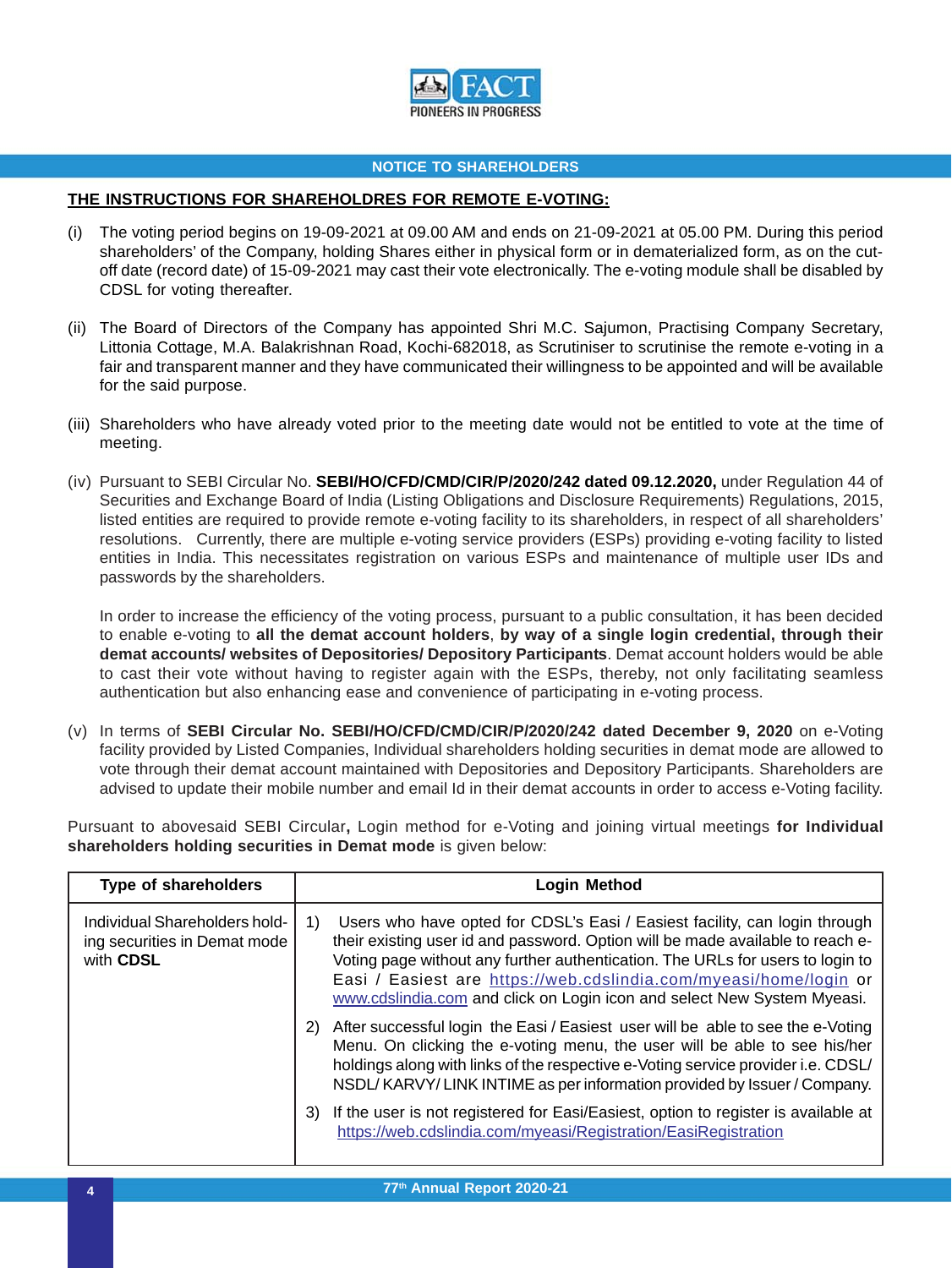

| Type of shareholders                                                                                                 | <b>Login Method</b>                                                                                                                                                                                                                                                                                                                                                                                                                                                                                                                                                                                                                                                                                                                                                                                                                                                                                               |  |
|----------------------------------------------------------------------------------------------------------------------|-------------------------------------------------------------------------------------------------------------------------------------------------------------------------------------------------------------------------------------------------------------------------------------------------------------------------------------------------------------------------------------------------------------------------------------------------------------------------------------------------------------------------------------------------------------------------------------------------------------------------------------------------------------------------------------------------------------------------------------------------------------------------------------------------------------------------------------------------------------------------------------------------------------------|--|
|                                                                                                                      | Alternatively, the user can directly access e-Voting page by providing Demat<br>4)<br>Account Number and PAN No. from a link in www.cdslindia.com home page.<br>The system will authenticate the user by sending OTP on registered Mobile &<br>Email as recorded in the Demat Account. After successful authentication, user<br>will be provided links for the respective ESP where the e-Voting is in progress<br>during or before the AGM.                                                                                                                                                                                                                                                                                                                                                                                                                                                                      |  |
| Individual Shareholders hold-<br>ing securities in demat mode<br>with NSDL                                           | If you are already registered for NSDL IDeAS facility, please visit the e-Services<br>1)<br>website of NSDL. Open web browser by typing the following URL: https://<br>eservices.nsdl.com either on a Personal Computer or on a mobile phone.<br>Once the home page of e-Services is launched, click on the "Beneficial Owner"<br>icon under "Login" which is available under 'IDeAS' section. A new screen will<br>open. You will have to enter your User ID and Password. After successful<br>authentication, you will be able to see e-Voting services. Click on "Access to<br>e-Voting" under e-Voting services and you will be able to see e-Voting page.<br>Click on company name or e-Voting service provider name and you will be re-<br>directed to e-Voting service provider website for casting your vote during the<br>remote e-Voting period or joining virtual meeting & voting during the meeting. |  |
|                                                                                                                      | If the user is not registered for IDeAS e-Services, option to register is available<br>2)<br>at https://eservices.nsdl.com. Select "Register Online for IDeAS "Portal or<br>click at https://eservices.nsdl.com/SecureWeb/IdeasDirectReg.jsp                                                                                                                                                                                                                                                                                                                                                                                                                                                                                                                                                                                                                                                                      |  |
|                                                                                                                      | 3) Visit the e-Voting website of NSDL. Open web browser by typing the following<br>URL: https://www.evoting.nsdl.com/ either on a Personal Computer or on a<br>mobile phone. Once the home page of e-Voting system is launched, click on<br>the icon "Login" which is available under 'Shareholder/Member' section. A<br>new screen will open. You will have to enter your User ID (i.e. your sixteen<br>digit demat account number hold with NSDL), Password/OTP and a Verification<br>Code as shown on the screen. After successful authentication, you will be<br>redirected to NSDL Depository site wherein you can see e-Voting page. Click<br>on company name or e-Voting service provider name and you will be redirected<br>to e-Voting service provider website for casting your vote during the remote<br>e-Voting period or joining virtual meeting & voting during the meeting                        |  |
| Individual<br>Shareholders<br>(holding securities in demat<br>mode) login through their De-<br>pository Participants | You can also login using the login credentials of your demat account through your<br>Depository Participant registered with NSDL/CDSL for e-Voting facility. After suc-<br>cessful login, you will be able to see e-Voting option. Once you click on e-Voting<br>option, you will be redirected to NSDL/CDSL Depository site after successful au-<br>thentication, wherein you can see e-Voting feature. Click on company name or e-<br>Voting service provider name and you will be redirected to e-Voting service<br>provider's website for casting your vote during the remote e-Voting period or join-<br>ing virtual meeting & voting during the meeting.                                                                                                                                                                                                                                                    |  |

**Important note:** Members who are unable to retrieve User ID/ Password are advised to use Forget User ID and Forget Password option available at abovementioned website.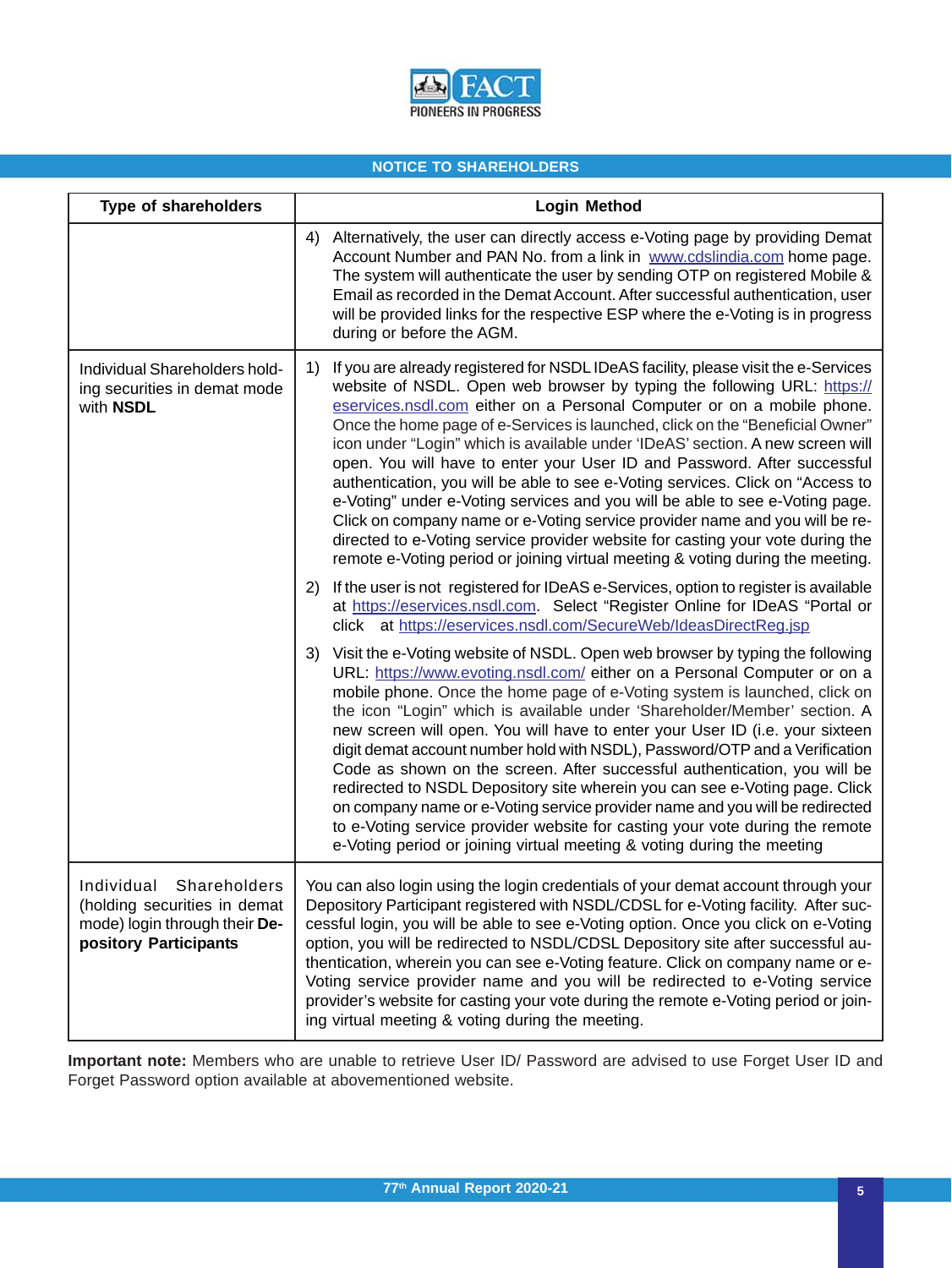

## **Helpdesk for Individual Shareholders holding securities in demat mode for any technical issues related to login through Depository i.e. CDSL and NSDL**

| Login type                                                            | <b>Helpdesk details</b>                                                                                                                                                          |  |
|-----------------------------------------------------------------------|----------------------------------------------------------------------------------------------------------------------------------------------------------------------------------|--|
| Individual Shareholders holding securities<br>in Demat mode with CDSL | Members facing any technical issue in login can contact CDSL<br>helpdesk by sending a request at helpdesk.evoting@cdslindia.comor<br>contact at 022-23058738 and 22-23058542-43. |  |
| Individual Shareholders holding securities<br>in Demat mode with NSDL | Members facing any technical issue in login can contact NSDL<br>helpdesk by sending a request at evoting@nsdl.co.inor call at toll<br>free no.: 1800 1020 990 and 1800 22 44 30  |  |

(vi) Login method for e-Voting and joining virtual meeting forphysical shareholders andshareholders other than individual shareholders is given below;

- 1) The shareholders should log on to the e-voting website www.evotingindia.com.
- 2) Click on "Shareholders" module.
- 3) Now enter your User ID
	- a. For CDSL: 16 digits beneficiary ID,
	- b. For NSDL: 8 Character DP ID followed by 8 Digits Client ID,
	- c. Shareholders holding shares in Physical Form should enter Folio Number registered with the Company.
- 4) Next enter the Image Verification as displayed and Click on Login.
- 5) If you are holding shares in demat form and had logged on to www.evotingindia.com and voted on an earlier e-voting of any company, then your existing password is to be used.
- 6) If you are a first-time user follow the steps given below:

| <b>Particulars</b>                                        | For Shareholders holding shares in Demat Form other than<br>individual and Physical Form                                                                                              |
|-----------------------------------------------------------|---------------------------------------------------------------------------------------------------------------------------------------------------------------------------------------|
| <b>PAN</b>                                                | Enter your 10 digit alpha-numeric *PAN issued by Income Tax Department (Applicable<br>for both demat shareholders as well as physical shareholders).                                  |
|                                                           | Shareholders who have not updated their PAN with the Company/Depository<br>Participant are requested to use the sequence number sent by Company/RTA or<br>contact Company/RTA.        |
| Dividend Bank Details<br><b>OR</b> Date of Birth<br>(DOB) | Enter the Dividend Bank Details or Date of Birth (in dd/mm/yyyy format) as recorded in<br>your demat account or in the company records in order to login.                             |
|                                                           | If both the details are not recorded with the depository or company, please enter the<br>member id / folio number in the Dividend Bank details field as mentioned in instruction (v). |

- (vii) After entering these details appropriately, click on "SUBMIT" tab.
- (viii) Shareholders holding shares in physical form will then directly reach the Company selection screen. However, shareholders holding shares in demat form will now reach 'Password Creation' menu wherein they are required to mandatorily enter their login password in the new password field. Kindly note that this password is also to be used by the demat holders for voting for resolutions of any other company on which they are eligible to vote, provided that company opts for e-voting through CDSL platform. It is strongly recommended not to share your password with any other person and take utmost care to keep your password confidential.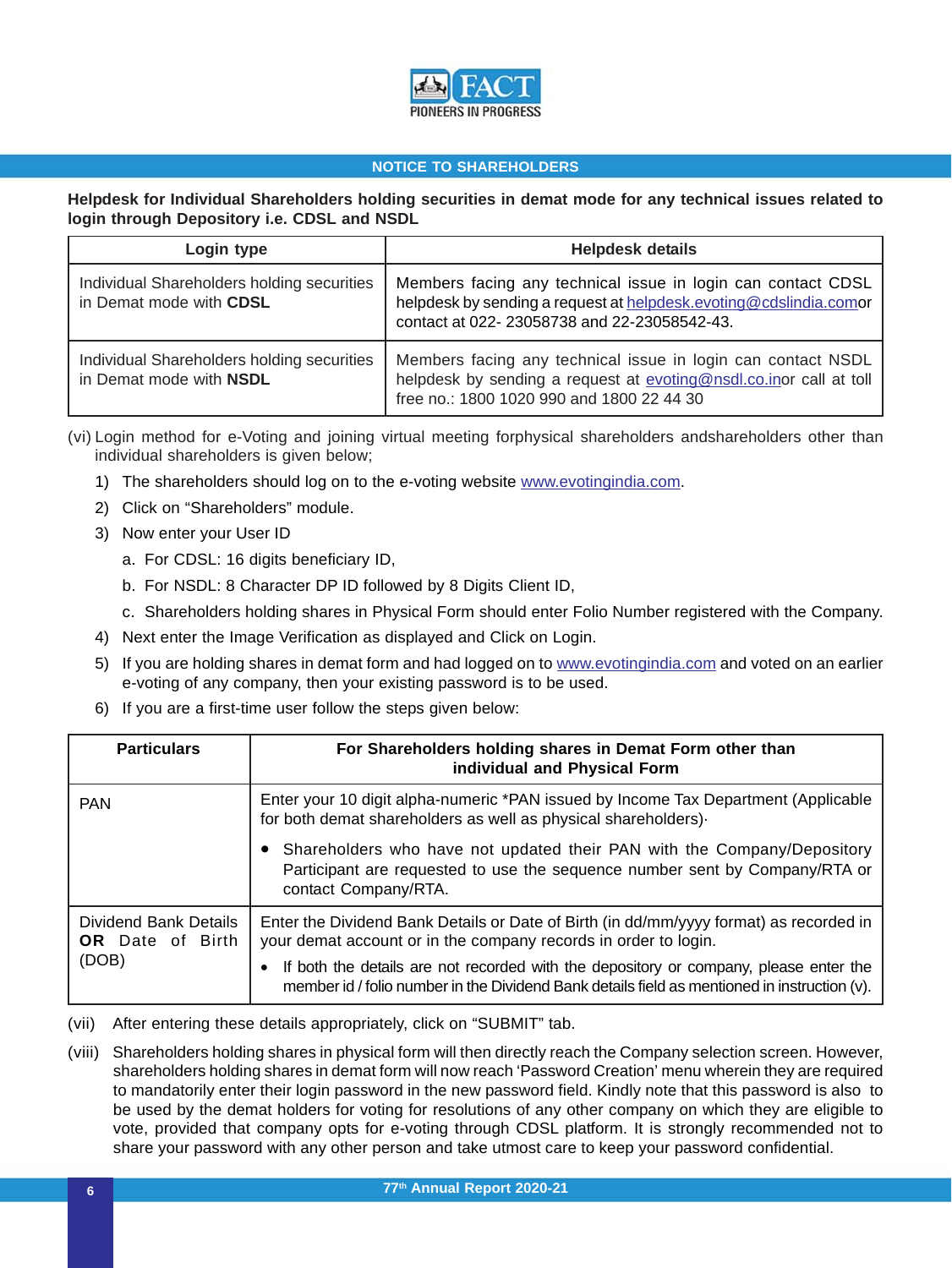

- (ix) For shareholders holding shares in physical form, the details can be used only for e-voting on the resolutions contained in this Notice.
- (x) Click on the EVSN for The Fertilisers and Chemicals Travancore Limitedon which you choose to vote.
- (xi) On the voting page, you will see "RESOLUTION DESCRIPTION" and against the same the option "YES/NO" for voting. Select the option YES or NO as desired. The option YES implies that you assent to the Resolution and option NO implies that you dissent to the Resolution.
- (xii) Click on the "RESOLUTIONS FILE LINK" if you wish to view the entire Resolution details.
- (xiii) After selecting the resolution, you have decided to vote on, click on "SUBMIT". A confirmation box will be displayed. If you wish to confirm your vote, click on "OK", else to change your vote, click on "CANCEL" and accordingly modify your vote.
- (xiv) Once you "CONFIRM" your vote on the resolution, you will not be allowed to modify your vote.
- (xv) You can also take a print of the votes cast by clicking on "Click here to print" option on the Voting page.
- (xvi) If a demat account holder has forgotten the login password, then Enter the User ID and the image verification code and click on Forgot Password & enter the details as prompted by the system.

## (xvii) **Additional Facility for Non – Individual Shareholders and Custodians –Remote Voting**

- Non-Individual shareholders (i.e. other than Individuals, HUF, NRI etc.) and Custodians are required to log on to www.evotingindia.com and register themselves in the "Corporates" module.
- A scanned copy of the Registration Form bearing the stamp and sign of the entity should be emailed to helpdesk.evoting@cdslindia.com.
- After receiving the login details a Compliance User should be created using the admin login and password. The Compliance User would be able to link the account(s) for which they wish to vote on.
- The list of accounts linked in the login should be mailed to helpdesk.evoting@cdslindia.com and on approval of the accounts they would be able to cast their vote.
- A scanned copy of the Board Resolution and Power of Attorney (POA) which they have issued in favour of the Custodian, if any, should be uploaded in PDF format in the system for the scrutinizer to verify the same.
- Alternatively Non Individual shareholders are required to send the relevant Board Resolution/ Authority letter etc. together with attested specimen signature of the duly authorized signatory who are authorized to vote, to the Scrutinizer and to the Company at the email address viz; cfccochin@gmail.com or kvbnair@factltd.com, if they have voted from individual tab & not uploaded same in the CDSL e-voting system for the scrutinizer to verify the same.

## **INSTRUCTIONS FOR SHAREHOLDERS ATTENDING THE AGM THROUGH VC/OAVM & E-VOTING DURING MEETING ARE AS UNDER:**

- 1. The procedure for attending meeting & e-Voting on the day of the AGM is same as the instructions mentioned above for Remote e-voting.
- 2. The link for VC/OAVM to attend meeting will be available where the EVSN of Company will be displayed after successful login as per the instructions mentioned above for Remote e-voting.
- 3. Shareholders who have voted through Remote e-Voting will be eligible to attend the meeting. However, they will not be eligible to vote at the AGM.
- 4. Shareholders are encouraged to join the Meeting through Laptops / IPads for better experience.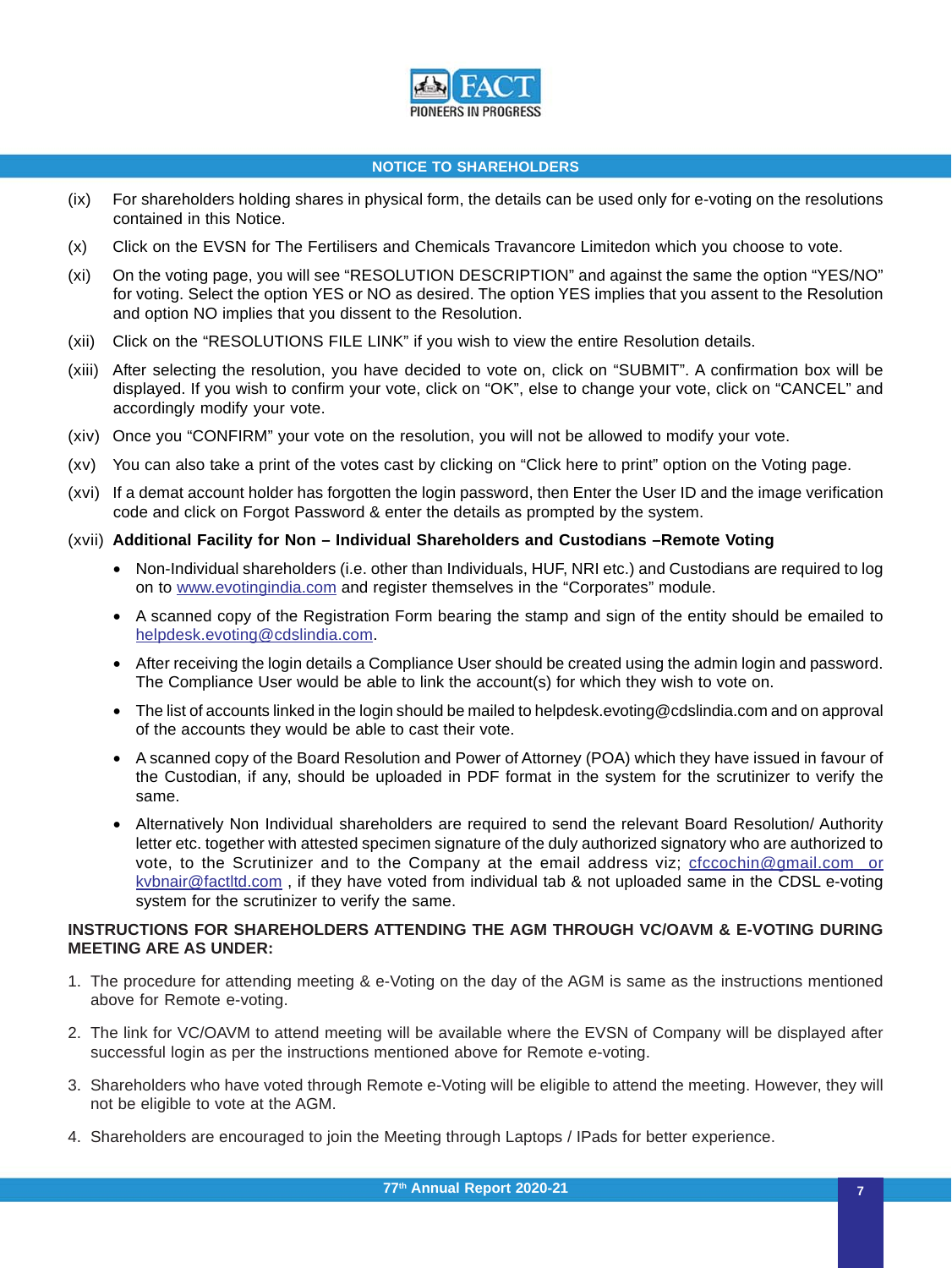

- 5. Further shareholders will be required to allow Camera and use Internet with a good speed to avoid any disturbance during the meeting.
	- Please note that Participants Connecting from Mobile Devices or Tablets or through Laptop connecting via Mobile Hotspot may experience Audio/Video loss due to Fluctuation in their respective network. It is therefore recommended to use Stable Wi-Fi or LAN Connection to mitigate any kind of aforesaid glitches.
- 7. Shareholders who would like to express their views/ask questions during the meeting may register themselves as a speaker by sending their request in advance at least **2 days prior to meeting** mentioning their name, demat account number/folio number, email id, mobile number at kvbnair@factltd.com. The shareholders who do not wish to speak during the AGM but have queries may send their queries in advance **2 days prior to meeting** mentioning their name, demat account number/folio number, email id, mobile number at kvbnair@factltd.com. These queries will be replied to by the company suitably by email.
- 8. Those shareholders who have registered themselves as a speaker will only be allowed to express their views/ask questions during the meeting.
- 9. Only those shareholders, who are present in the AGM through VC/OAVM facility and have not casted their vote on the Resolutions through remote e-Voting and are otherwise not barred from doing so, shall be eligible to vote through e-Voting system available during the AGM.
- 10.If any Votes are cast by the shareholders through the e-voting available during the AGM and if the same shareholders have not participated in the meeting through VC/OAVM facility, then the votes cast by such shareholders shall be considered invalid as the facility of e-voting during the meeting is available only to the shareholders attending the meeting.

# **PROCESS FOR THOSE SHAREHOLDERS WHOSE EMAIL ADDRESSES ARE NOT REGISTERED WITH THE DEPOSITORIES FOR OBTAINING LOGIN CREDENTIALS FOR E-VOTING FOR THE RESOLUTIONS PROPOSED IN THIS NOTICE:**

- 1. For Physical shareholders- please provide necessary details like Folio No., Name of shareholder, scanned copy of the share certificate (front and back), PAN (self-attested scanned copy of PAN card), AADHAR (self attested scanned copy of Aadhar Card) by email to Company/RTA email idkvbnair@factltd.com / cs\_rta@bfsl.co.in
- 2. For Demat shareholders -, Please update your email id & mobile no. with your respective Depository Participant (DP)
- 3. For Individual Demat shareholders Please update your email id & mobile no. with your respective Depository Participant (DP) which is mandatory while e-Voting & joining virtual meetings through Depository.

If you have any queries or issues regarding attending AGM & e-Voting from the CDSL e-Voting System, you can write an email to helpdesk.evoting@cdslindia.com or contact at 022-23058738 and 022-23058542/43.

All grievances connected with the facility for voting by electronic means may be addressed to Mr. RakeshDalvi, Manager, (CDSL, ) Central Depository Services (India) Limited, A Wing, 25th Floor, Marathon Futurex, Mafatlal Mill Compounds, N M Joshi Marg, Lower Parel (East), Mumbai - 400013 or send an email to helpdesk.evoting@cdslindia.com or call on 022-23058542/43.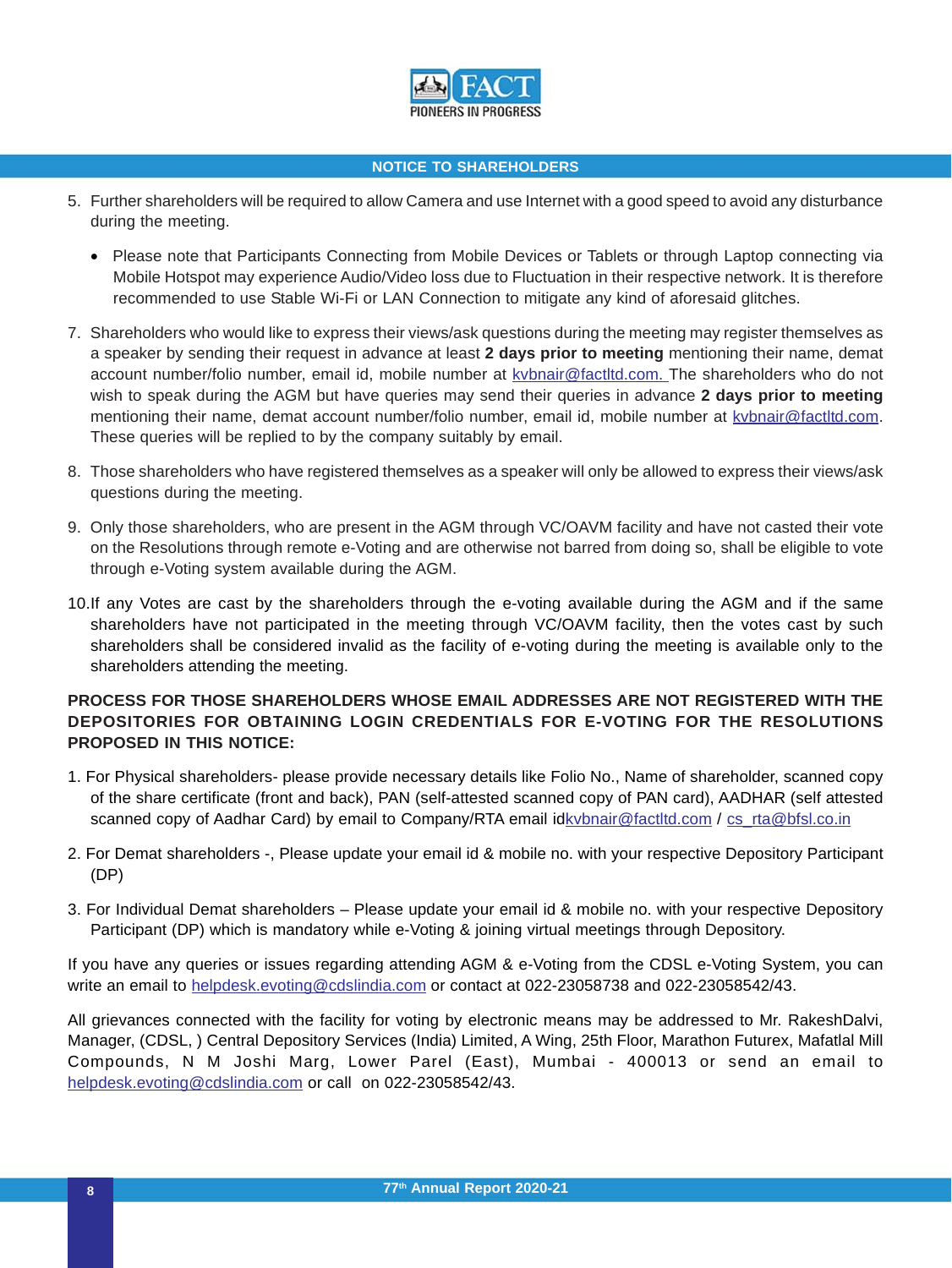

# **Explanatory Statement Under Section 102 of the Companies Act, 2013 in respect of the Special Business to be transacted at the Meeting.**

## **Item No 3**

Government of India, Ministry of Chemicals & Fertilisers, Department of Fertilisers, vide Order number FI No.95/1/ 2019-HR-PSU dated 01st September, 2020 notified the appointment of Ms. Aparna S Sharma (DIN: 07798544), Joint Secretary, Department of Fertilisers, as part-time (Official) Director on the Board of Directors of FACT. In order to comply with the provisions of Companies Act 2013, Ms. Aparna S Sharma was appointed as an additional Director on the Board of Directors of FACT till the conclusion of the 77<sup>th</sup>Annual General Meeting of the Company. To comply with the provisions of Companies Act, 2013, it is proposed that Ms. Aparna S Sharma may be elected as a Director on the Board of Directors of the Company.

Ms Aparna S. Sharma, is a post graduate in English Literature from Delhi University and a 1990 batch CSS Officer. She has over 31 years of work experience in various Ministries of Government of India including Department of Higher Education, Health and Family Welfare, Personnel and Training, Finance and Urban Development. She has handled a range of subjects while handling portfolios of varied nature relating to intellectual property rights, infrastructure development, policy formulation, scheme implementation, drafting legislation and work of regulatory nature.

Notice has been received under section 160 of the Companies Act 2013, proposing candidature of Ms. Aparna S Sharma as Non Executive Director. She will be liable to retire by rotation. Ms. Aparna S Sharma is not disqualified from being appointed as a Director in terms of Section 164 of the Companies Act ,2013,and has given her consent to act as a Director.

No Director/Key Managerial Personnel/Relatives of the Directors and Key Managerial Personnel other than Ms. Aparna S Sharma is concerned or interested in the Resolution.

Details of Ms. Aparna S Sharma whose appointment is proposed at item No. 3 are provided in the Annexure to the Notice pursuant to the provisions of SEBI (Listing Obligations and Disclosure Requirements) Regulation, 2015 and Secretarial Standard on General Meetings (SS-2) issued by the Institute of Company Secretaries of India.

The Board recommends the ordinary resolution set out as Item No 3 of the Notice for approval of shareholders.

## **Item No. 4**

The Board has approved the appointment of M/s Rajendran, Mani &Varier, Cost Accountants, Cochin, as Cost Auditors to conduct the audit of cost accounts of the Company for the financial year 2021-22on a remuneration of Rs. 85,000/- (Rs 65000 for Cost Audit of Fertilisers and Rs. 20,000/- for Cost Audit of Caprolactam) plus out of pocket expenses (subject to a maximum of Rs. 10,000/-). As per Rule 14 of Companies (Audit and Auditors) Rules, 2014 read with Section 148(3) of the Companies Act 2013, the remuneration approved by the Board of Directors has to be ratified subsequently by the shareholders. Accordingly, the consent of the members is sought through an ordinary resolution for ratification of remuneration payable to the Cost Auditors for the financial year 2021-22.

No Director / Key Managerial Personnel / Relatives of Directors and Key Managerial Personnel is interested in the resolution.

The Board recommends the ordinary resolution set out as Item No. 4 of the Notice for approval of shareholders.